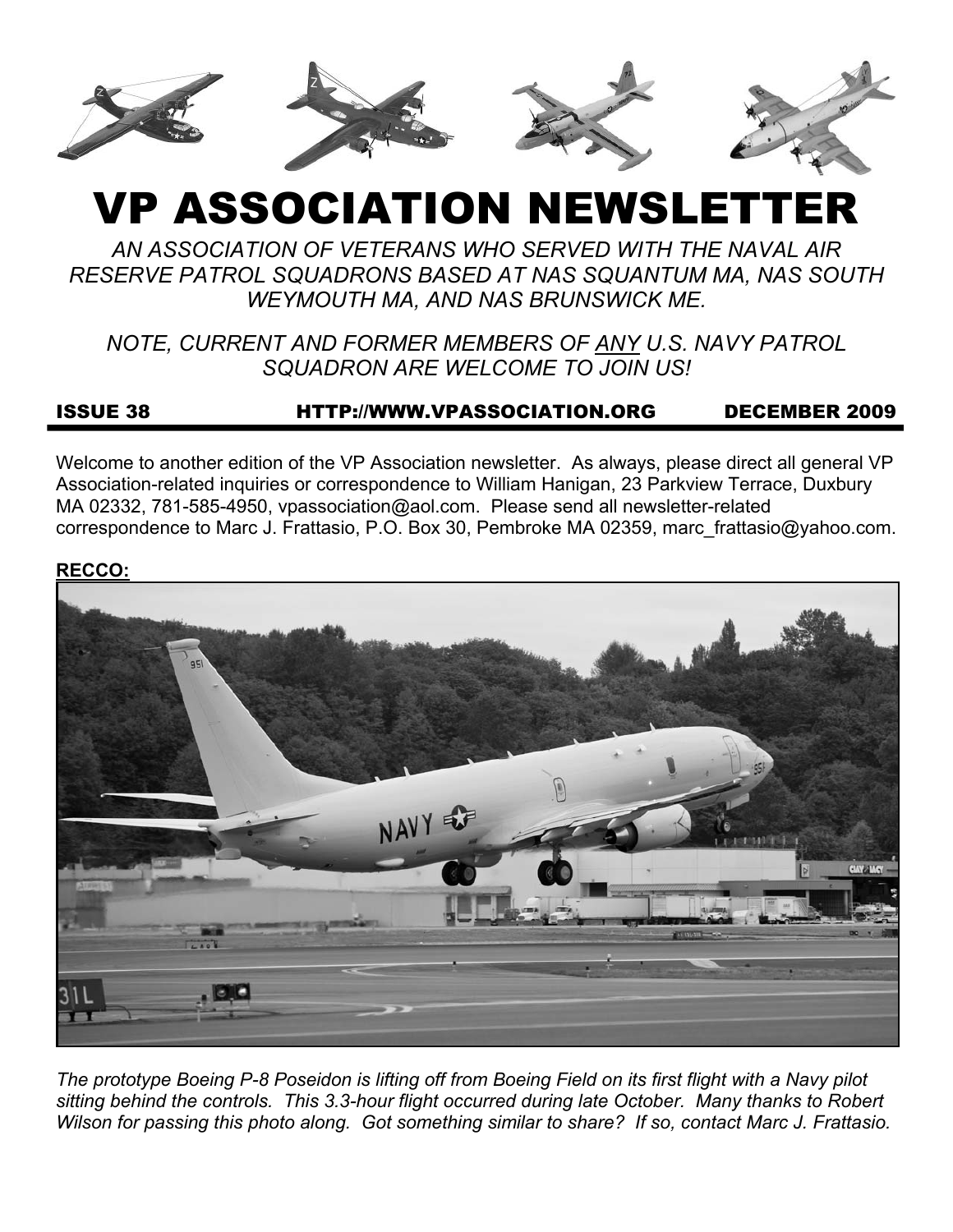### **FINAL FLIGHTS:**

It is our sad duty to report the recent deaths of Jack Harper and Donald Sletterink. Jack served in VP-911 and was the commanding officer of RTU-92. Donald was in VP-913.

## **OUR NEW WEB SITE:**

Notice anything different about our masthead other than the fact that we are explicitly encouraging anybody with a past or present U. S. Navy patrol squadron affiliation to join? The VP Association now has its own official web site. The primary purpose of the new web site is to provide a presence on the Internet for the VP Association and, hopefully, catch the attention of former shipmates who are as yet unaware of this organization and bring in new members. The web site will also be used as a repository of back issues of the quarterly newsletter and to present important information in between the publication of the newsletter. So, take a look at **http://www.vpassociation.org** the next time you are out on the Internet. Be sure to save it as a "favorite" in your web browser and check back in from time-to-time to see what's new.

#### **ADMIN FUND DONATIONS:**

The VP Association has no dues. Voluntary contributions are always welcome to help defray the cost of printing and mailing newsletters to shipmates who do not have e-mail. To give you an idea of our re-occurring costs, producing and mailing the newsletter costs us a little over \$300 each time we do it. We'd like to thank Skip Burton, Ed Calahan, Andre Castellano, Robert Connolly, Paul Harriman, Bob Hickok, Paul Lapinski, Ray Pike, and Wayne Seer for their recent contributions to the administration fund. Remember, you can also contribute to the VP Association's Admin Fund by purchasing shirts, ball caps, and patches from Bill Hanigan (contact Bill at vpassociation@aol.com for availability and ordering information) or by purchasing any of the books (The Defender's History, Squantum Minutemen, VP squadron cruise books, VP Association Sea Story Library) produced as fund-raisers for the group and available from Lulu Press (http://www.lulu.com).

#### **OTHER DONATIONS:**

A big "Thank You" goes out to former VP sailor Sean Dever of Global Media International for his generous donation of photo image CDs that were used as door prizes at the recent VP Association annual reunion banquet. Sean's company is the #1 publisher of military photo image CDs. Among the many subjects covered by these CDs are P2 Neptunes, P3 Orions, S2 Trackers, P4Y Privateers, and other ASW aircraft. Check these military photo image CDs out at http://www.militarywings.net.

#### **LOST CONTACT:**

Please let Bill Hanigan know whenever your street or e-mail address changes.

#### **RECENT CHANGES OF ADDRESS:**

Please note new e-mail addresses for Scott Alexander at se.alexander@verizon.net, Rainelda Escalante at raineldacf@hotmail.com, Christopher Kennedy at cxkennedy@1988.usna.com, Karen Loranger at kmabney71@gmail.com, Paul O'Hara at electrician.ohara@verizon.net, and John Wessing at jjwess@comcast.net.

#### **NEW MEMBERS:**

Tom Gamble 3105 Catrina Ln Annapolis, MD 21403 603-664-9348 tgsoxfan@gmail.com

Allan D. Gillman 25 Dean St South Easton, MA 02375 508-238-1630 adgilman@comcast.net

Doug MacDonald PO Box 157 Center Ossipee, NH 03814

David Morin 27 Adelaide Rd Old Orchard, ME 04064 encounter1@aol.com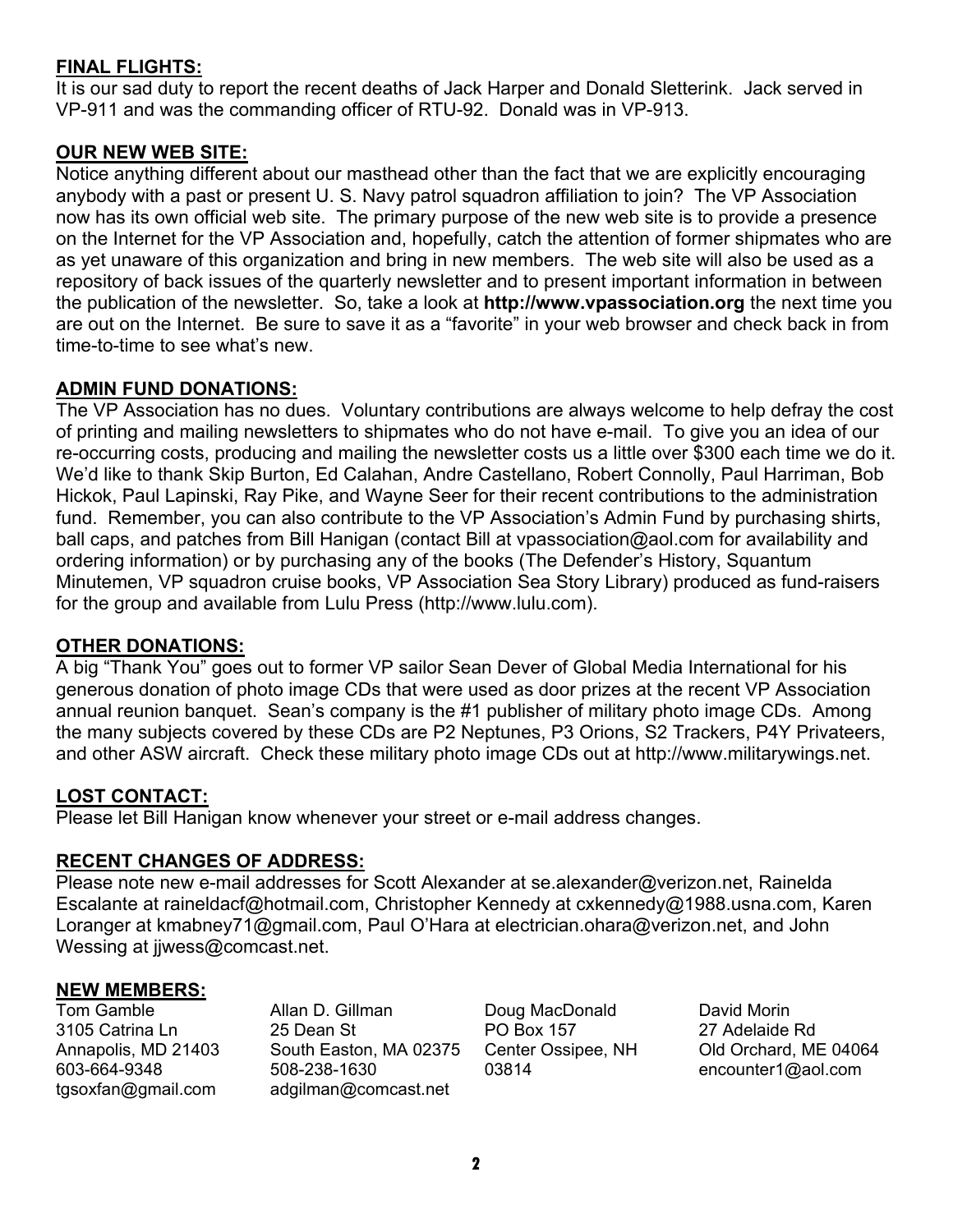The VP Association has no dues at this time and we operate entirely on volunteer labor and donations. Consequently we prefer to send newsletters via e-mail if at all possible since this costs us nothing but time. If you have an e-mail address and have been receiving this newsletter through the U.S. Postal Service please contact Bill Hanigan at vpassociation@aol.com as soon as possible so we can start sending your newsletter to you by e-mail and reduce our printing and mailing expense.

## **RECENT VP ASSOCIATION ANNUAL REUNION A SUCCESS:**

More than 110 VP Association members turned out for the group's annual reunion at the Hanscom AFB officers' club in Bedford, MA on Saturday September 26<sup>th</sup>. There were a number of displays of patrol squadron-related artifacts and photos set up. The excellent banquet, which was served buffet-style as in previous years, consisted of a salad, hot rolls and butter, roasted potatoes, green beans with slivered almonds, chicken, roast beef, brown and white gravy, an individual strawberry ice cream sundae, and coffee. Our guest speaker this year was John Gonsalves, founder of "Homes for Our Troops", a non-profit organization that provides FREE handicapped-accessible homes to severely injured veterans of the wars in Iraq and Afghanistan. Please check them out at http://www.homesforourtroops.org. A good time was certainly had by all. In fact, attendance this year was about 30% higher than last year. Please plan on attending next year's reunion, which will most likely be held at the same location on a Saturday in late September 2010, especially if you haven't been able to make it in the past.

*The crowd at the recent annual reunion was top-heavy with the retired generation and we'd like to see some more younger members next year. NAS Squantum and NAS South Weymouth are GONE. NAS Brunswick's last squadrons are departing before the end of the year and in 2011 it too will be GONE. By the time you get this newsletter there will be NO naval aviation left in New England. Think about it! We are all that's left of the heritage of Navy Reserve patrol aviation in this region. Please consider coming to the reunion and monthly luncheons and help keep that heritage alive.* 



# **A NOTE FROM GEORGE DRISCOLL (VP-92) REGARDING HOMES FOR OUR TROOPS:**

Back in June my wife and I were privileged to attend a dinner/fund raiser at the Boston Marriot-Copley Hotel for an organization called "Homes for Our Troops". I have to admit that I had never heard of this organization, but after looking them up on the web, I found that they perform a very important and necessary function. As their name states, this organization provides handicapped-accessible homes for our troops; servicemen and women who have been severely injured or handicapped in the line of duty. Since they are entirely dependant on private donations, they cannot provide as many homes as they would like nor as many as are necessary.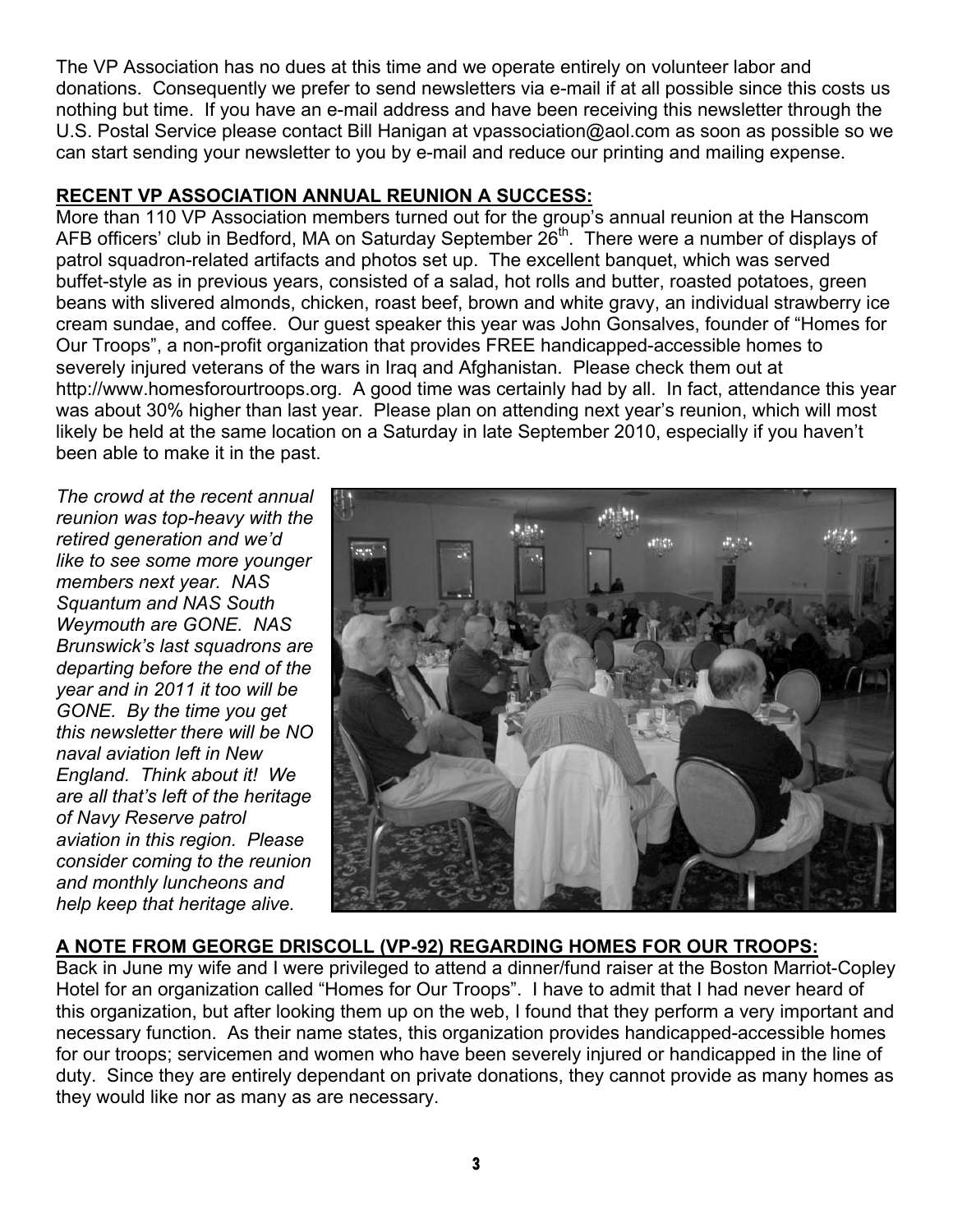The troops we met that evening had been wounded in action, cared for by the military, given rehabilitation and any necessary prostheses, and then discharged from the hospital to get on with their lives. Not addressed by the military was how these handicapped veterans were going to make it on their own. Where do you find, much less afford, an apartment or house capable of providing some semblance of accommodation for a veteran who is a paraplegic, or worse, a quadriplegic? One Army couple, one of many we met that evening actually, had gotten married just prior to the husband's deployment to Iraq. Six weeks after their marriage, he, a Staff Sergeant, was shot in the neck by a sniper and left, for all intents and purposes, a quadriplegic. He has limited use of his left arm for controlling his electric wheelchair. This couple, just a pair of kids really, has been left with a very difficult life ahead of them. Homes for Our Troops had just finished designing and building a house for them that will allow them to live with all the accommodations necessary to live independently.

During the course of the evening we met other servicemen and women who are still waiting for a home to be built for them and currently living in way less than satisfactory quarters.

At the recent VP Association reunion held at Hanscom AFB on September 26<sup>th</sup> we were fortunate to have had Mr. John Gonsalves, the president of Homes for Our Troops, as guest speaker. He explained the need for financial support and the need for volunteers to help in the building of the special homes that they provide. As of that date, the organization had completed a total of 42 homes and has approximately 30 more in the works. From following the news reports from Iraq and Afghanistan, you know that there are many more disabled troops in need of help from Homes for Our Troops.

Many of us have the yellow ribbons on our cars emblazoned with the slogan, "Support our Troops", demonstrating our moral support for our service men and women. Homes for Our Troops is giving us an opportunity to provide more than moral support. Specifically, some much-needed financial support for the troops who have given so much for this country.

Homes for Our Troops is not a fly-by-night operation. Visit their website at http/www.homesforourtroops.org or via the link on the VP Association web site at http//www.vpassociation.org to see their list of major sponsors and contributors. But, these major sponsors can only do so much. Additional help is need from individuals; help that is not only financial. Volunteers are needed for every facet of the monumental task which has been undertaken; tasks that go from fundraising to driving nails on building projects.

Spend some time on their website to see some of the many ways in which you can help.

### **"DOC" HAYES IS BACK FROM IRAQ:**

Dr. Gerald Hayes, who was formerly a flight surgeon with VP-92 but is now a reserve Captain in the Navy's construction battalions or "SeaBees", has recently returned home from Iraq. While deployed to the war zone, CAPT Hayes qualified in SeaBee Combat Warfare (SCW) and was also designated a Fleet Marine Force officer (FMF). Welcome home "Doc"!

### **SECOND ANNUAL "FRIENDS OF SAVELLE KAYAKS AND CRUSTACEANS WEEKEND":**

The Second Annual "Friends of Savelle Kayaks and Crustaceans Weekend" was held at the home of Mark and Linda Hausler in Scarborough, ME for a small group of has-been aviation warfare systems operators (AWs) from VP-92 between Friday August  $28<sup>th</sup>$  and Sunday August  $30<sup>th</sup>$ . In attendance were former acoustic sensor operators Rick Caesar and Scott Savelle and former non-acoustic sensor operators Marc Frattasio, Mark Hausler, and Randy Minet. Although the Casco Bay kayaking trip that was supposed to happen on Saturday the  $29<sup>th</sup>$  had to be cancelled due to driving rain an abundance of clams, lobsters, refreshing beverages, and sea stories were served up at the Hausler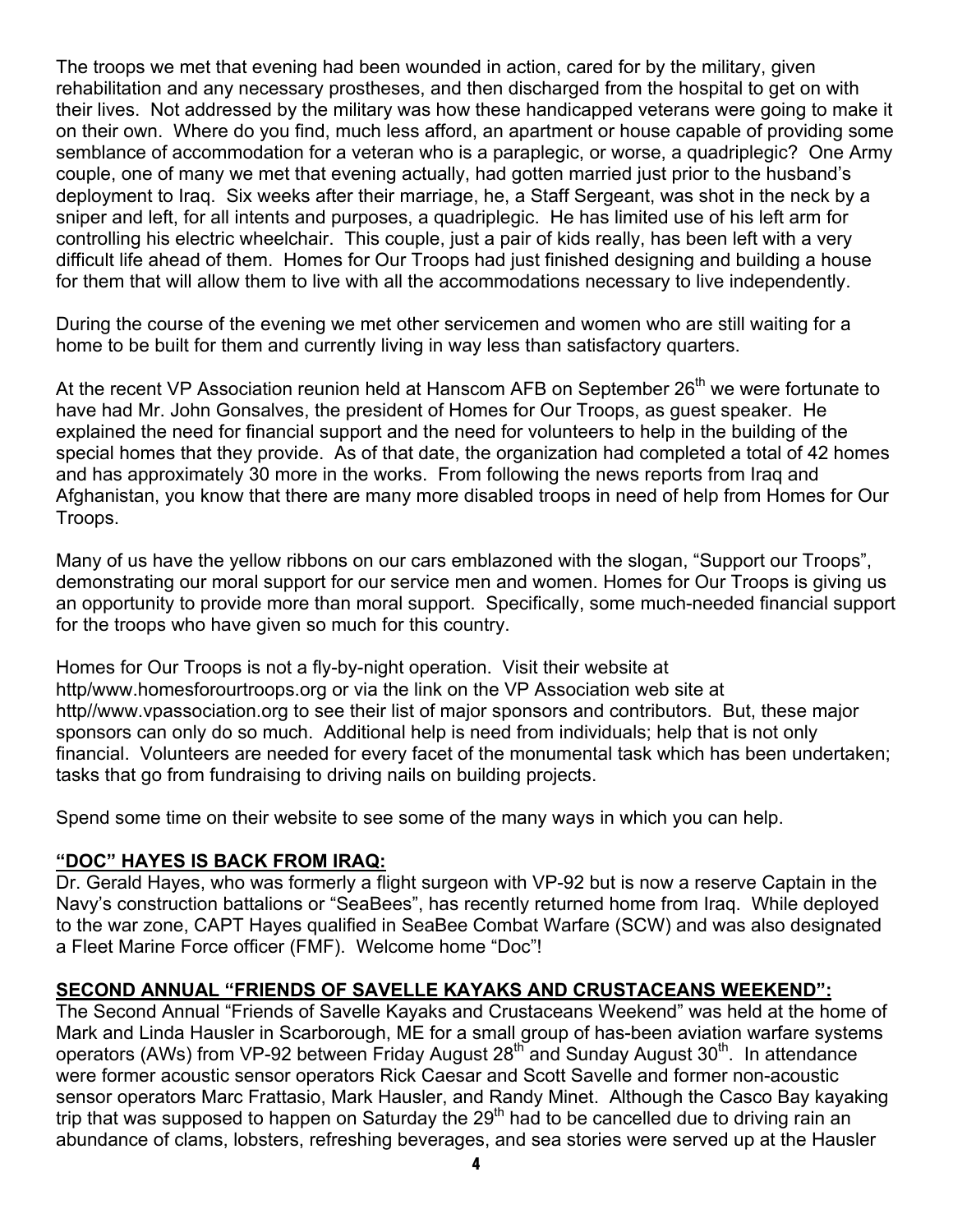residence throughout the weekend. Hopefully a few more former VP-92 personnel on the guest list (several more were invited than attended) will be able to make it to next year's event.

*Former VP-92 AWs Rick Caesar, Mark Hausler, Scott Savelle, Marc Frattasio, and Randy Minet enjoying a hot batch of steamers at the Hausler residence in Scarborough, ME.* 



## **OVER 400 BID AIR BASE SQUADRON FAREWELL (Boston Globe 8/28/09):**

Only three patrol planes are left at Brunswick Naval Air Station, and more than 400 people showed up yesterday to say goodbye as the base enters the final stages of its shutdown. A farewell ceremony at the base featured six admirals and former commodores who over the years oversaw operations of the last remaining squadron at the base. The P-3 Orions that remain are due for final departure the first week of December. Their new home will be at Florida's Naval Air Station Jacksonville. The base's airfield will close by the end of January and the entire base will shut down for good by May 2011.

# **MAINTAINING CANADA'S CP-140 AURORA FLEET (http://www.defenseindustrydaily.com):**

The CP-140 Aurora is a "Canadianized" variant of the P-3 Orion aircraft used in the maritime surveillance role by the USA and many other countries. Like their fellow P-3s around the world, however, the Auroras have flown very long hours under very tough conditions. How to keep them flying at an affordable cost?

Canada's CDN \$1.67 billion Aurora Incremental Modernization Project began in 1998, and is an amalgamation of 23 individual projects grouped into 4 chronologically consecutive block upgrades. Key upgrades underway under the AIMP to date have included navigation and flight instruments (CMC Electronics) under Block II, and new electro-optical and infrared sensors (L-3 Communications) under Block III. A program to give these aircraft battlefield surveillance capability has also begun.

Hopefully, Canada's Aurora Incremental Modernization Program will enjoy smoother implementation than Royal Australian Air Force's recent "Project Air 5276" AP-3C modernization effort. AIMP, plus the Aurora fleet's new long-term, performance-based maintenance program, is designed to keep Canada's fleet flying until 2020.

# **LIBERTY BARS (this has been circulating around the Internet for a while):**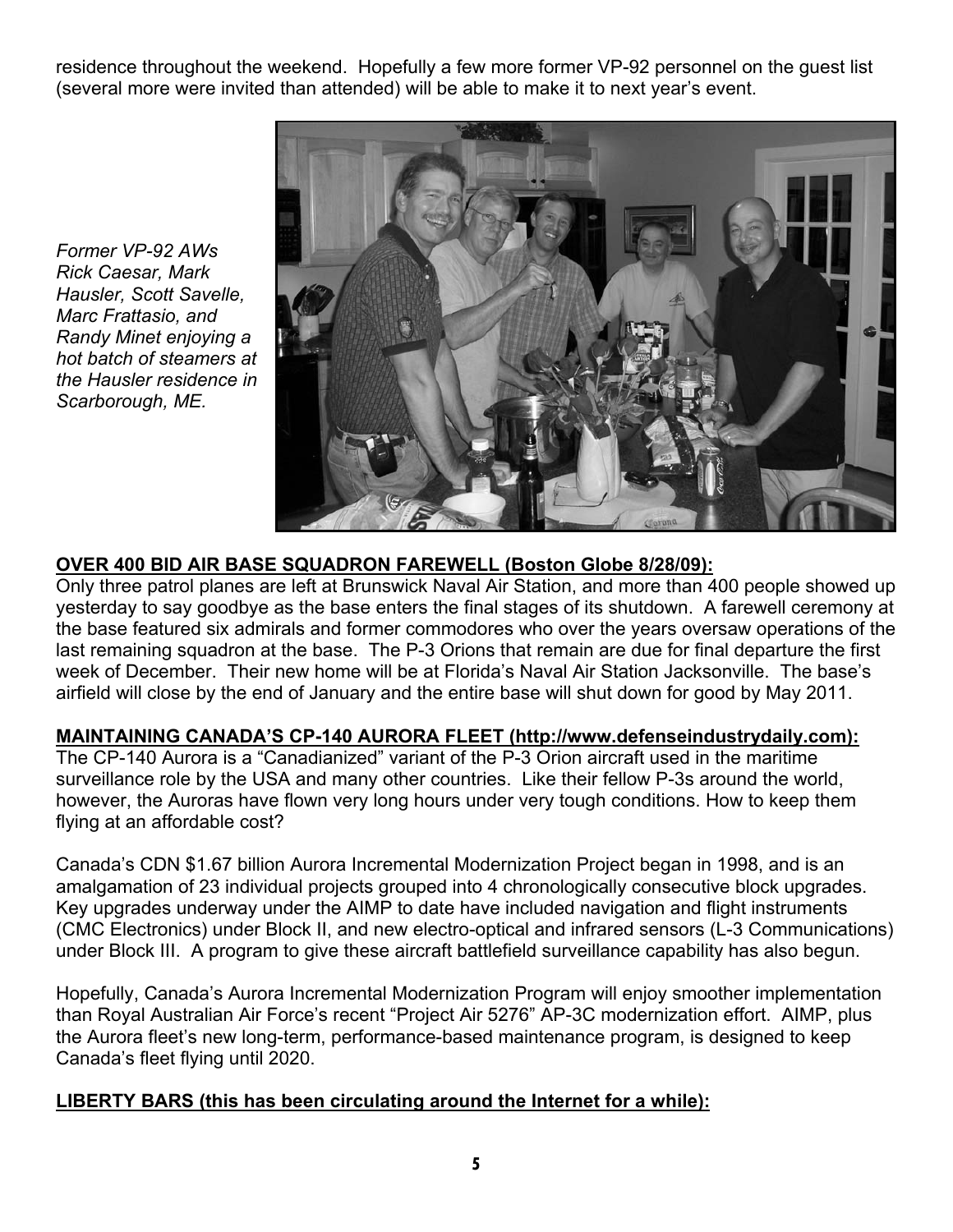Our favorite liberty bars were unlike no other watering holes or dens of iniquity inhabited by seagoing men and women. They had to meet strict standards to be in compliance with the acceptable requirement for a sailor beer-swilling dump.

The first and foremost requirement was a crusty old gal serving suds. She had to be able to wrestle King Kong to parade rest, be able to balance a tray with one hand; knock bluejackets out of the way with the other hand and skillfully navigate through a roomful of milling around drunks. On slow nights, she had to be the kind of gal who would give you a back scratch with a fly swatter handle or put her foot on the table so you could admire her new ankle bracelet some "mook" brought her back from a Hong Kong liberty.

A good barmaid had to be able to whisper sweet nothings in your ear like, "Sailor, your thirteen button flap is twelve buttons short of a green board." And, "Buy a pack of Clorets and chew up the whole thing before you get within heaving range of any gal you ever want to see again." And, "Hey animals, I know we have a crowd tonight, but if any of you guys find the head facilities fully occupied and start urinating down the floor drain, you're gonna find yourself scrubbing the deck with your white hats!".

They had to be able to admire great tattoos, look at pictures of ugly bucktooth kids, and smile and be able to help haul drunks to cabs and comfort 19 year-olds who had lost someone close to them. They could look at your ship's identification shoulder tab and tell you the names of the Skippers back to the time you were a Cub Scout.

If you came in after a late night maintenance problem and fell asleep with a half eaten Slim-Jim in your hand, they tucked your peacoat around you, put out the cigarette you left burning in the ashtray and replaced the warm draft you left sitting on the table with a cold one when you woke up.

Why? Simply because they were one of the few people on the face of the earth that knew what you did, and appreciated what you were doing. In addition, if you treated them like a decent human being and didn't drive 'em nuts by playing songs they hated on the jukebox, they would lean over the back of the booth and park their soft warm breasts on your neck when they sat two Rolling Rocks in front of you.

Then there is the imported table wipe down guy and glass washer, trash dumper, deck swabber and paper towel replacement officer. The guy had to have baggy tweed pants, a gold tooth, and a grin like a 1950 Buick. And a name like "Ramon", "Juan", "Pedro" or "Tico". He had to smoke unfiltered Luckies, Camels, or Raleighs. He wiped the tables down with a sour washrag that smelled like a skunk diaper and said, "How choo navee mans tonight? He was the indispensable man. The guy with credentials that allowed him to borrow Slim-Jims, Beer Nuts and pickled hard-boiled eggs from other beer joints when they ran out where he worked.

The establishment itself. The place had to have walls covered with ship and squadron plaques. The walls were adorned with enlarged unit patches and the dates of previous deployments. A dozen or more old, yellowed photographs of fellows named "Buster", "Chicago", "P-Boat Barney", "Flaming Hooker Harry", "Malone", "Honshu Harry", Jackson, Douche Bag Doug, and Capt. Slade Cutter decorated any unused space.

It had to have the obligatory Michelob, Pabst Blue Ribbon, and "Beer Nuts sold here" neon signs. An eight-ball mystery beer tap handle and signs reading:

- "Your mother does not work here, so clean away your frickin' trash."
- "Keep your hands off the barmaid."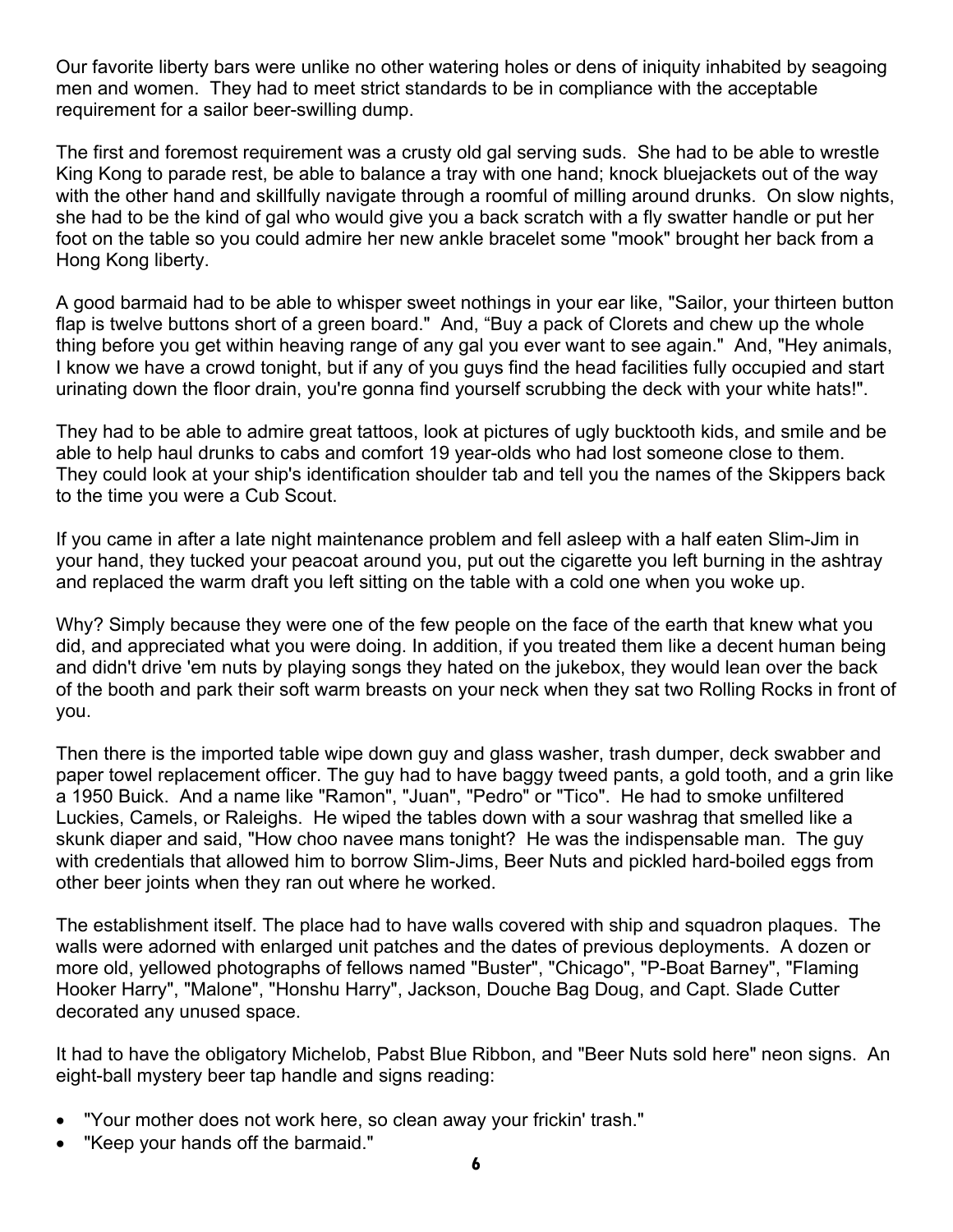- "Don't throw butts in urinal."
- "Barmaid's word is final in settling bets."
- "Take your fights out in the alley behind the bar!"
- "Owner reserves the right to waltz your worthless sorry ass outside."
- "Shipmates are responsible for riding herd on their ship/squadron drunks."

This was typical signage found in classy establishments catering to sophisticated as well as unsophisticated clientele.

You had to have a juke box built along the lines of a Sherman tank loaded with Hank Williams, Mother Maybelle Carter, Johnny Horton, Johnny Cash and twenty other crooning goobers nobody ever heard of. The damn thing has to have "La Bamba", Herb Alpert's "Lonely Bull" and Johnny Cash's "Don't take your guns to town" in memory of Alameda's barmaid goddess, Thelma. If Thelma is within a twelve-mile radius of where any of those three recordings can be found on a jukebox, it is wise to have a stack of life insurance applications within reach of the coin slot.

The furniture in a real good liberty bar had to be made from coal mine shoring lumber and was not fully acceptable until it had 600 cigarette burns and your ship's numbers or "FTN" carved into it. The bar had to have a brass foot rail and at least six Slim-Jim containers, an oversized glass cookie jar full of Beer-Nuts, a jar of pickled hard boiled eggs that could produce rectal gas emissions that could shut down a sorority party, and big glass containers full of something called Pickled Pigs Feet and Polish Sausage. Only drunk Chiefs and starving Ethiopians ate pickled pigs feet and unless the last three feet of your colon had been manufactured by Midas, you didn't want to get any where near the Polish Napalm Dogs.

No liberty bar was complete without a couple of hundred faded ship or airplane pictures and a "Shut the hell up!" sign taped on the mirror behind the bar along with several rather tasteless naked lady pictures. The pool table felt had to have at least three strategic rips as a result of drunken competitors and balls that looked as if a gorilla baby had teethed on the sonuvabitches.

Liberty bars were home and it didn't matter what country, state, or city you were in, when you walked into a good liberty bar, you felt at home. They were also establishments where 19 year-old kids received an education available nowhere else on earth. You learned how to "tell" and "listen" to sea stories. You learned about sex at \$25 a pop! -- from professional ladies who taught you things your high school biology teacher didn't know were anatomically possible. You learned how to make a two cushion bank shot and how to toss down a beer and shot of Sun Torry known as a "depth charge." We were young, and a helluva long way from home. We were pulling down crappy wages for twenty-four hours a day, seven days a-week availability and loving the life we lived. We didn't know it at the time, but our association with the men we served with forged us into the men we became. And a lot of that association took place in bars where we shared the stories accumulated in our, up to then, short lives. We learned about women and that life could be tough on a gal.

While many of our classmates were attending college, we were getting an education slicing through the green rolling seas in WestPac or the Med experiencing the orgasmic rush of a night cat shot, the heart pounding drama of the return to the ship with the gut wrenching arrestment to a pitching deck. The hours of tedium, boring holes in the sky late at night, experiencing the periodic discomfort of turbulence, marveling at the creation of St. Elmo's Fire, and sometimes having our reverie interrupted with stark terror.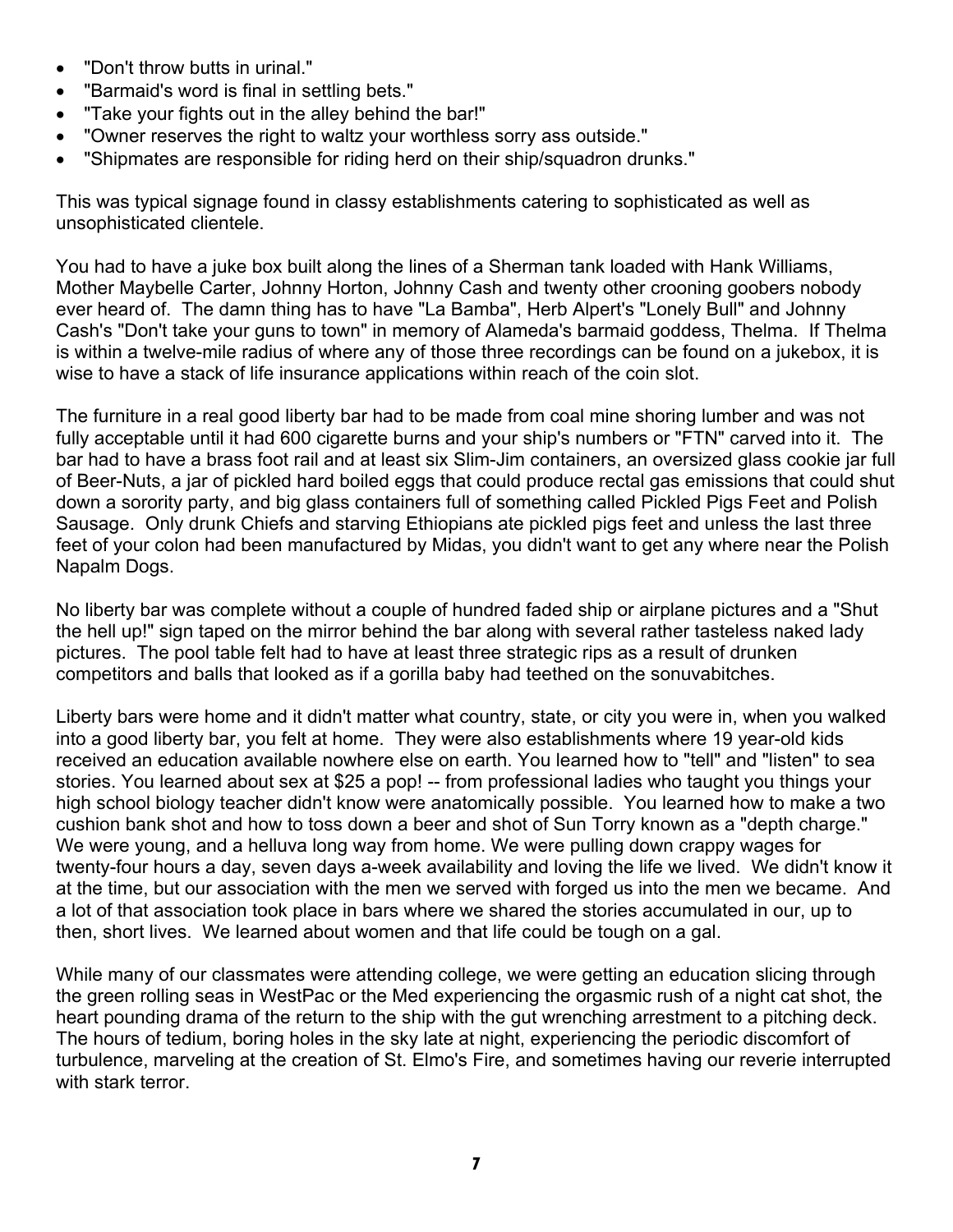But when we came ashore on liberty, we could rub shoulders with some of the finest men we would ever know, in bars our mothers would never have approved of, in saloons and cabarets that would live in our memories forever.

Long live those liberties in WestPac and in the Med! They were the greatest teachers about life and how to live it.

# **THE TRUE STORY OF JULIE AND JEZEBEL:**

Ever wonder how the Julie and Jezebel acoustic sensor systems got their names? Julie, which used small explosive charges along with passive sonobuoys to detect submerged submarines, was developed at the Naval Air Development Center at Johnsville, PA during the mid-1950s. One night during a project review by Navy VIPs, a trip was organized to a Philadelphia burlesque theater called "The Wedge". The star performer at "The Wedge" was stripper Julie Gibson. The Navy men decided that Julie Gibson "made passive boys go active" and that's how the program became Project Julie.



Julie Gibson was subsequently apprised of the honor that was bestowed upon her by the Navy. Here's a promotional photograph that she autographed for the members of VS-880, a Canadian ASW squadron that apparently paid a visit to the NADC and stopped in at The Wedge at some point during the mid to late 1950s. More information about Julie Gibson can be found on the Internet at http://javasbachelorpad.com/gibson.html. Anybody out there remember "Half-Assed Julie"? This was a manual echo-location method that employed passive sonobuoys and explosive charges in the days before the reserve patrol squadrons got the Julie signal processing equipment. With "Half-Assed Julie", you dropped a pattern of sonobuoys and bombed them with practice depth charges (PDCs). The aircraft's co-pilot, who was tuned into the radio frequency of the sonobuoy being "bombed", listened for the echo from the sound of the PDC bouncing off the hull of a submerged submarine. Using a stopwatch, a plotter, two pens, and a length of string localization and tracking of submarines was possible.

Jezebel, a passive-listening acoustic sensor system that was also developed at the NADC in Johnsville during the mid-1950s, got its name from the Bible. In the Biblical book "Kings 1", a queen of ancient Israel named Jezebel was branded "a Betrayer". Supposedly the ability of this passive-listening sonar system to "betray" submarines inspired its developers to name it Jezebel.

# **TRI-CARE MADE SIMPLE (from VP-92's George Griffin):**

TRICARE is a distinct Department of Defense (DoD) health care program. As a Reserve military retiree, you will be covered by TRICARE upon retirement at age 60 until age 65. If you have a retired ID card (DD Form 2), you will see that the medical expiration date is the day before the month in which you turn age 65. MEDICARE coverage begins the first day of the month you turn 65. Eligibility for TRICARE begins at age 60, based upon successful application for retirement pay. The retiree and eligible family members are automatically covered by TRICARE Standard the day you reach age 60. Three options for retirees under age 65 are: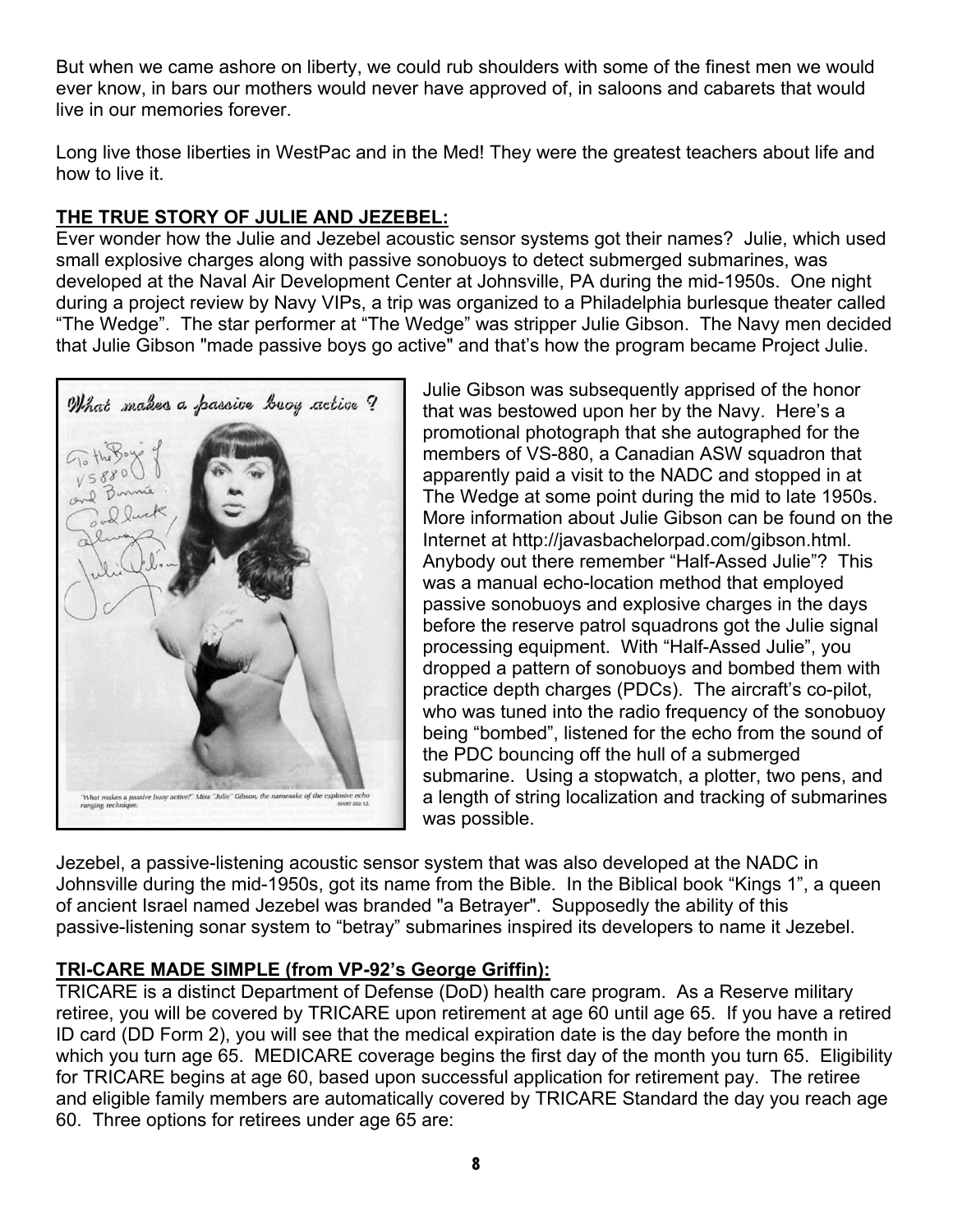TRICARE STANDARD: Currently no annual fee; medical ser-vices provided by medical treatment facilities (MTF) or any TRICARE authorized provider of your choice; a 25% co-pay for a civilian provider; annual family deductible of \$300. A good choice if freedom of choice is a priority to you.

TRICARE PRIME: Currently \$460 per family annually; medical services provided by medical treatment facilities (MTF) or any TRICARE civilian network providers; Primary Care Manager (PCM) provides or coordinates your health care and makes referrals for specialty care; no deductible; claims filed by provider directly to TRICARE.

TRICARE EXTRA: similar to TRICARE STANDARD except the co-pay is 20% instead of 25%; no annual enrollment fee; annual family deductible of \$300. New ID cards reflecting retired status are required for TRICARE coverage. By law, if you have other health insurance, they are the primary and must pay first. TRICARE STANDARD or EXTRA will only pay after the primary insurer. TRICARE only pays an "allowable" amount and this may not cover the "billed" amount. A catastrophic cost "cap" is a cap on the amount you have to Pay for TRICARE covered medical bills in any fiscal year (01 Oct to 30 Sep). The cap is \$3,000 on allowable services covered under TRICARE STANDARD and EXTRA. You are fully responsible for costs above allowable amounts and for charges for treatment and services not covered by TRICARE.

Questions??? Contact TRICARE directly at: 1-877-TRICARE or visit http//www.tricare.mil.

# **RECOMMENDED READING:**

Your newsletter editor recently completed a new book about NAS Squantum. This book, "*NAS Squantum: The First Naval Air Reserve Base*" presents the complete story of the historic but nearly forgotten naval air station that once stood on the site of the Marina Bay condominium community in Quincy, MA. NAS Squantum, which was in existence in one form or another between 1917 and 1953, was the second naval air station after Pensacola and the first one in the naval air reserve program. The book is 367 pages long and features 437 illustrations. Like the author's previous book about VP-92 (*"The Minutemen of VP-92: The Story of New England's Naval Air Reserve Patrol Squadron"*) the Squantum book is available in either softcover or hardcover directly from the printer, Lulu Press. Go to http://www.lulu.com to order on-line. Those persons who do not have Internet access can order the book by sending \$34 for the softcover version or \$51 for a hardcover to Marc J. Frattasio, PO Box 30, Pembroke MA 02359.



# **ON THE INTERNET:**

Check out the following patrol squadron-related web sites the next time you are out on the Internet:

- VP-1: http://www.vp1pops.com
- VP-2: http://www.patron2.com
- VP-4: http://www.vp4association.com
- VP-8: http://www.vp8alumni.org
- VP-21: http://www.vp-21.org
- VP-45: http://www.vp45association.org/index.html
- VP Navy (all patrol squadrons): http://www.vpnavy.org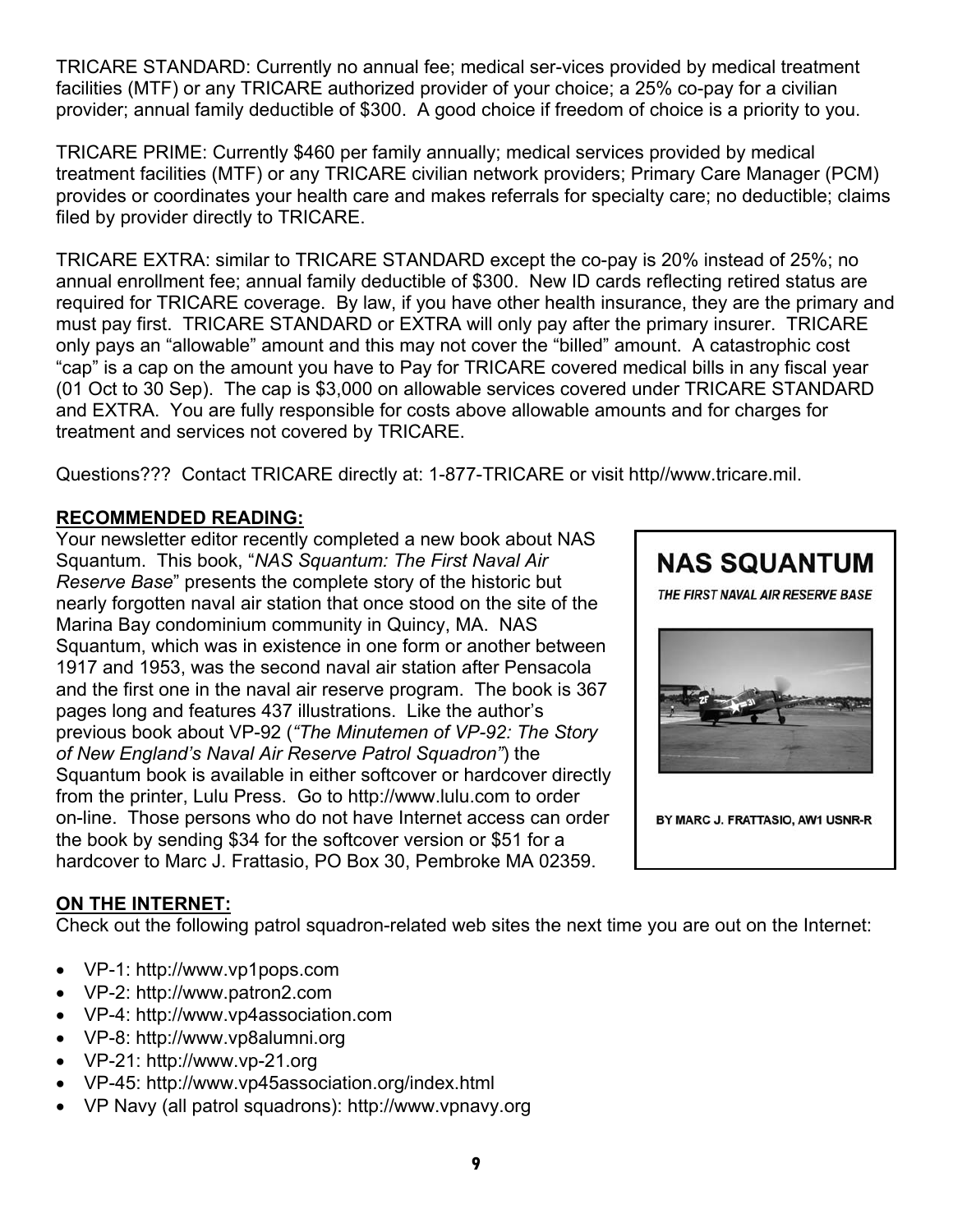In addition, the Association of Naval Aviation Patriot Squadron, the group running the Shea Memorial Grove and naval aviation museum on the former NAS South Weymouth "SouthField" development now has its own web site. Check it out at http://www.anapatriotsquadron.org. There are a number of NAS Squantum and NAS South Weymouth related images on their web site that you will find interesting. They are always looking for new members. If you are interested in helping to preserve the heritage of NAS Squantum and NAS South Weymouth, please consider joining this organization.

### **MONTHLY MEETING:**

Don't forget that we meet for lunch on the last Thursday of every month at the Officer's Club at Hanscom AFB in Bedford, MA from 1130 to 1330. Please join us if you can. If you don't have a military ID (base stickers are no longer required) contact Okie O'Connell at 781-335-0553 or Bill Hanigan at 781-585-4950 so your name can be added to the base's security access list. Note, all persons without a military ID are required to enter the base at the civilian gate, not the Hartwell gate.

Note, due to the timing of the Thanksgiving and Christmas holidays the November meeting will be held on the 19<sup>th</sup> and the December meeting will be held on the 17<sup>th</sup>. If you are planning to attend the monthly meetings in November and December please put these dates on your calendar!

#### **PARTING SHOTS:**



*Warren Gagner sent along this nice photo of some VP-911, FASRON-911, or stationkeeper personnel loading parachutes into the port waist blister of a Consolidated PBY-6A Catalina amphibian at either NAS Squantum or NAS South Weymouth sometime during the 1950-1954 timeframe. Several PBYs were transferred from NAS Squantum to NAS South Weymouth during December 1953. All of them were replaced by Consolidated P4Y-2 Privateers by the summer of 1954.*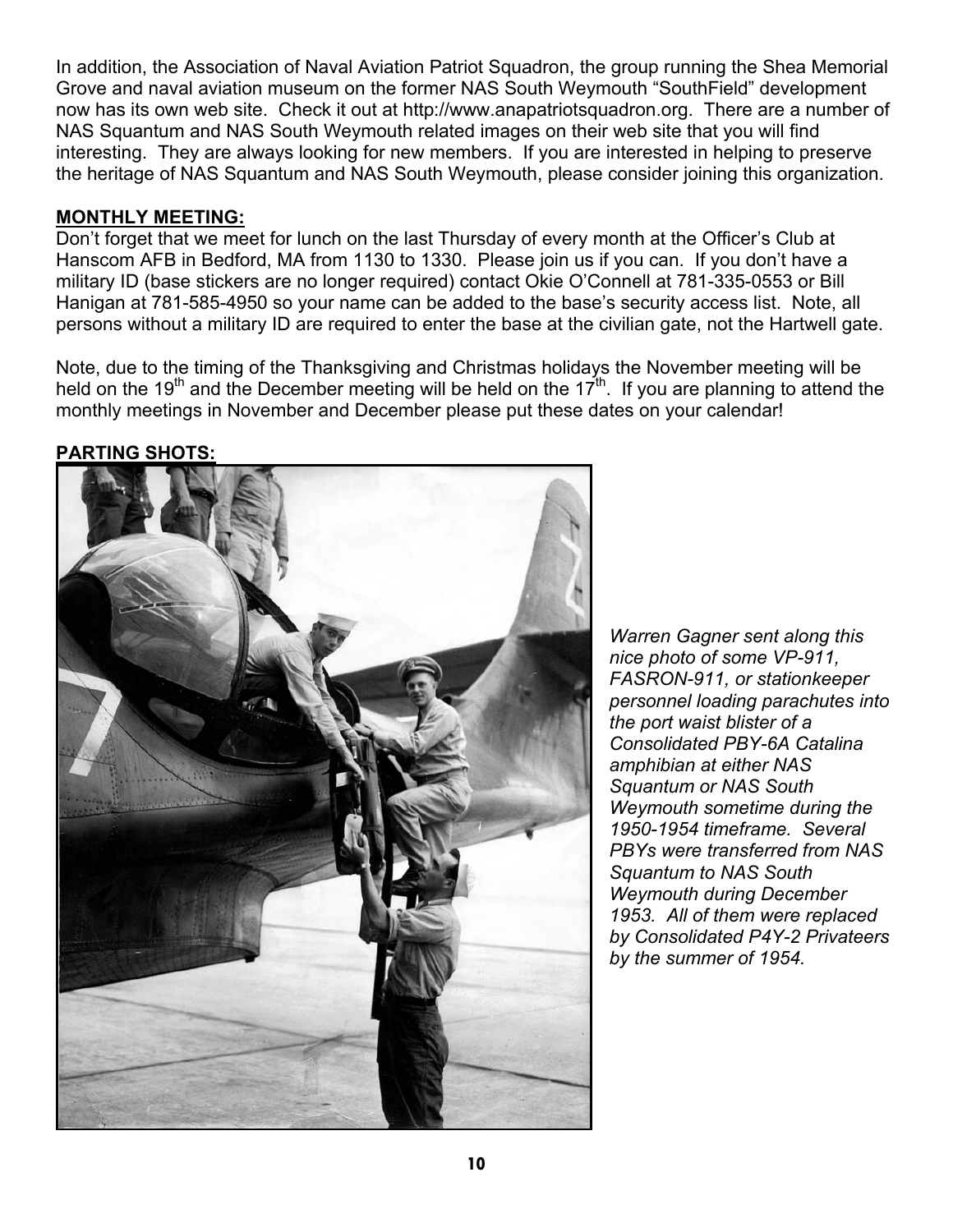

*ABOVE: John Donatello provided this photograph of the old blimp hangar at NAS South Weymouth that was taken sometime during the early 1960s while he was with VP-912. This all-steel structure was called Hangar One or "The Big Hangar". It was one of two blimp hangars built on the base during the Second World War. The other blimp hangar, Hangar Two, was made primarily of prefabricated wooden components. It was located on the site of the base's modern-day CGA facility and control tower and was demolished during 1951 or 1952 to clear the way for runway construction. BELOW: Bob Kowalewski sent us this shot of VP-92's CAC-1 posed out on the ramp at NAS South Weymouth sometime during in the early to mid 1990s. Bob Mandeville's beard (far right) has been a no-no in the Navy for many years.*